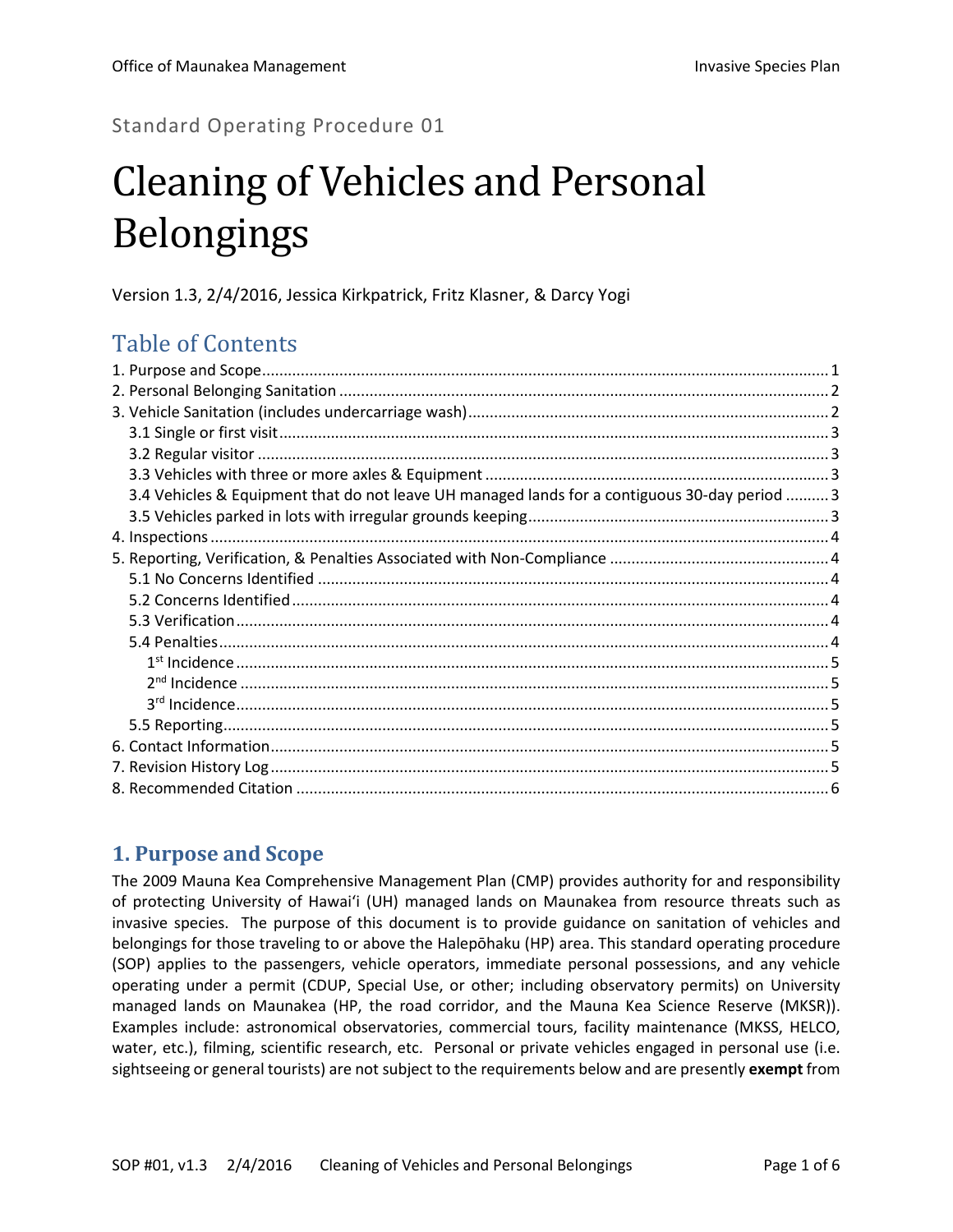these standards. Hawai'i Administrative Rules may be adopted that address personal vehicle requirements.

All vehicles entering UH managed lands on Maunakea must be cleaned to ensure they are free of plant, animal, and earthen materials. Guidelines within this SOP include separate requirements for routine/ regular use vehicles (i.e. staff, routine vendors), single/first use vehicles, vehicles with three or more axles, and vehicles from baseyards/parking lots without regular grounds keeping. The load or delivery that a vehicle carries is also subject to inspection requirements (see *SOP 02: Inspection of Construction, Scientific Equipment, & Supplies* for inspection criteria). An inspection by a DLNR-approved biologist is required for: vehicles with **three or more** axles, vehicles kept in lots with irregular grounds keeping, and any vehicles used to transport aggregate/biological material regardless of the number of axles (other than food for human consumption).

#### <span id="page-1-0"></span>**2. Personal Belonging Sanitation**

Personal belongings are to be cleaned and inspected by the vehicle operator **prior to arrival at the Saddle Road / Maunakea Access Road junction**. The operator must remove any plant, animal, or earthen material (i.e. weed seeds, ants, soil, mud, food scraps) that might harbor invasive animals or plant seeds. Personal belongings (clothes, shoes, bags, laptops, etc.) and vehicle safety equipment must also be cleaned. Be sure to check pockets, cuffs, sleeves, bottoms of bags, etc. and pay special attention to the soles of shoes and boots. Cleaning **must** be done **prior** to arrival at the Saddle Road / Maunakea Access Road junction.

#### <span id="page-1-1"></span>**3. Vehicle Sanitation**

All vehicles are to be cleaned and inspected by the operator, **prior to arrival at the Saddle Road / Maunakea Access Road junction**. Vehicles with three or more axles, vehicles kept in lots with irregular grounds keeping, and equipment (motor vehicles without a highway license plate) **must** be inspected by a *DLNR-approved biologist*. The objective is to remove any plant, animal, or earthen material (i.e. weed seeds, ants, soil, mud and food scraps), that might harbor invasive animals or plant seeds. The outside of the vehicle may be pressure washed, air cleaned (with compressed air), or cleaned in a standard car wash, with particular attention to the vehicle's undercarriage, crevices, fender wells, axles, springs, bumpers, wheels, grill, and recessed areas. The inside of the vehicle may be swept, air cleaned, or vacuumed with a focus beneath floor mats, seats, and in all storage compartments. All trash, plastic wrappers, and old food containers must be removed from the vehicle. Cleaning **must** be done **prior** to arrival at the Saddle Road / Maunakea Access Road junction.

On Maunakea, the typical accumulation of road dust and other materials acquired on *paved and maintained* roads is adequately addressed by monthly cleaning as outlined below. Concerns are often identified with vehicles parked in lots (paved/unpaved) with arthropod/invasive plant infestations, vehicles with off-road/dirt-road use, and vehicles left unattended or not cleaned for extended periods. For more cleaning guidance please visit *NOAA Fisheries Service-Preventing Invasive Species: Cleaning Land Vehicles, Equipment, and Personal Gear at*

[http://www.habitat.noaa.gov/pdf/best\\_management\\_practices/Cleaning%20of%20Land%20Vehicles%2](http://www.habitat.noaa.gov/pdf/best_management_practices/Cleaning%20of%20Land%20Vehicles%20and%20Equipment.pdf) [0and%20Equipment.pdf](http://www.habitat.noaa.gov/pdf/best_management_practices/Cleaning%20of%20Land%20Vehicles%20and%20Equipment.pdf) and The Bureau of Reclamation's "Inspection and Cleaning Manual for Equipment and Vehicles to Prevent the Spread of Invasive Species" http://www.usbr.gov/mussels/prevention/docs/EquipmentInspectionandCleaningManual2010.pdf.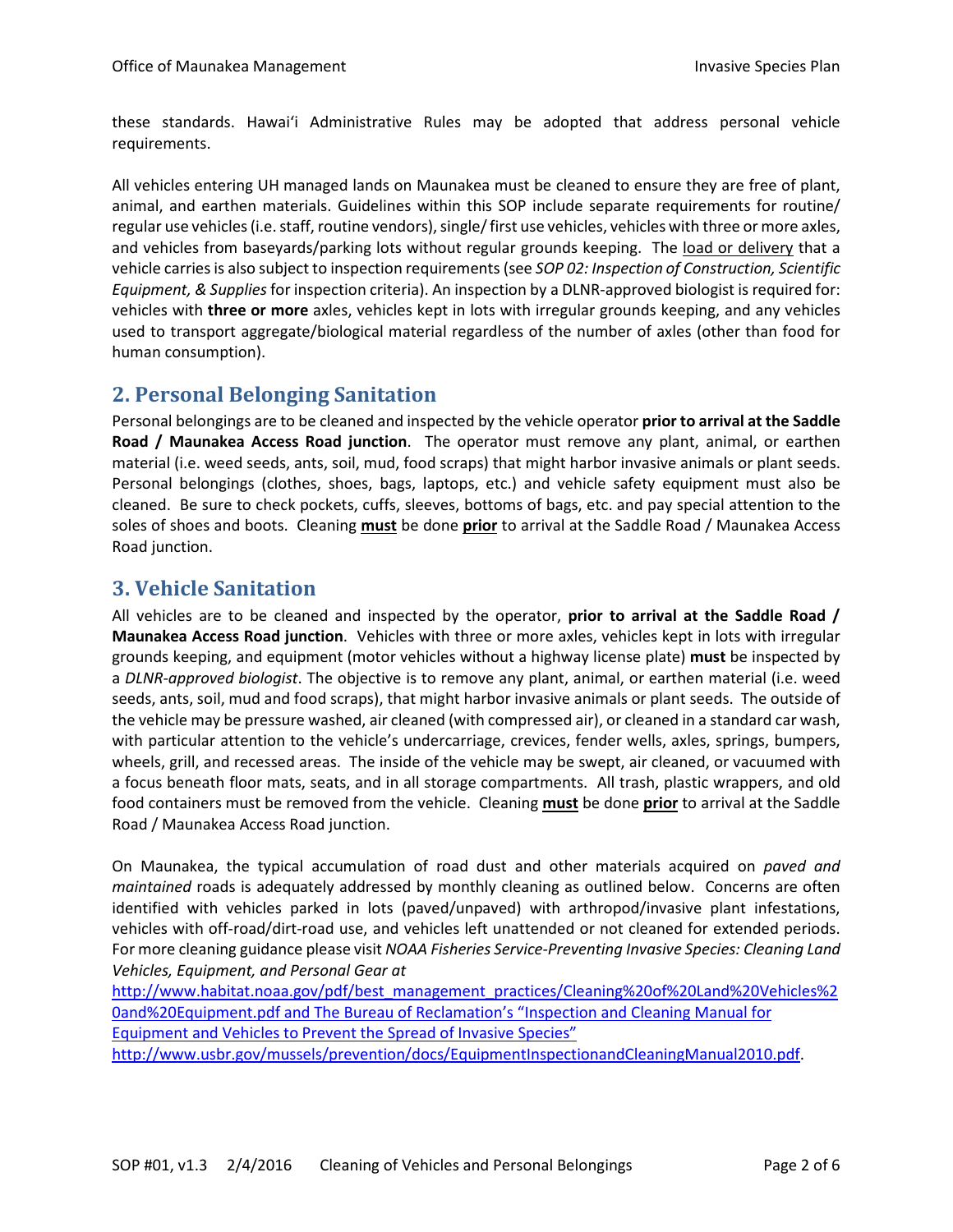#### <span id="page-2-0"></span>**3.1 Single or first visit**

Any vehicle traveling onto UH managed lands for the first time, or on a single-visit basis, **must be thoroughly cleaned prior to arrival at the Saddle Road / Maunakea Access Road junction** in accordance with the specifications above. If a vehicle leaves the island of Hawai'i and returns to UH managed lands, it will be treated as a first-visit. Rental cars are generally cleaned and inspected with each use and can typically be assumed to have been cleaned for the purposes of this requirement.

#### <span id="page-2-1"></span>**3.2 Regular visitor**

Vehicles that travel onto UH managed lands on a regular basis **must be externally cleaned at least monthly** as described above **and the interior maintained in a clean condition at all times, prior to arrival at the Saddle Road / Maunakea Access Road junction**. If a vehicle leaves the island of Hawai'i and returns to UH managed lands, it will be treated as a first-visit (see above).

#### <span id="page-2-2"></span>**3.3 Vehicles with three or more axles & Equipment**

All vehicles with three or more axles and associated equipment **must be thoroughly cleaned prior to arrival at the Saddle Road / Maunakea Access Road junction** in accordance to the specifications above and **inspected by a DLNR-approved biologist** as defined in *SOP 02: Inspection of Construction, Scientific Equipment, & Supplies*. Once cleaned and inspected, if diverted to another job outside of UH managed lands, the vehicle must be re-cleaned and re-inspected prior to returning.

### <span id="page-2-3"></span>**3.4 Vehicles & Equipment that do not leave UH managed lands for a contiguous 30-day period**

- Equipment (i.e. road grader, trailers, etc.) and vehicles that **do not leave UH managed lands in a contiguous 30-day period shall be washed monthly**. Washing may occur at HP. Routine road dust from the Summit Access Road need not be washed off more frequently than monthly.
- All vehicles and equipment that leave UH managed lands and **travel below HP** (staff vehicles, delivery trucks/trailers, etc.) in the course of a contiguous 30-day period **must be washed below the Saddle Road / Maunakea Access Road Junction**.
- Vehicles that do not leave the MKSR (EEV, SMA transporter, etc.) do not need to be cleaned unless transported to HP or below.
- For storing or staging of equipment at HP destined for the summit, see *SOP 02: Inspection of Construction, Scientific Equipment, & Supplies*.

#### <span id="page-2-4"></span>**3.5 Vehicles parked in lots with irregular grounds keeping**

All vehicles and equipment kept in baseyards or parking lots that do not have regular grounds keeping services **must be cleaned at least weekly and inspected by a DLNR-approved biologist before each use on Maunakea**. Regular is defined as at least every 30 days, while grounds keeping includes keeping grass in a clearly maintained condition, removing overhanging vegetation (trees, shrubs, etc.), and removing pest species through mechanical or chemical means. Inspection requirements are defined in *SOP 02: Inspection of Construction, Scientific Equipment, & Supplies.* Maunakea users keeping vehicles in baseyards and parking areas where lawns are continuously up-kept must still follow cleanliness guidelines above (sections 3.1- 3.4).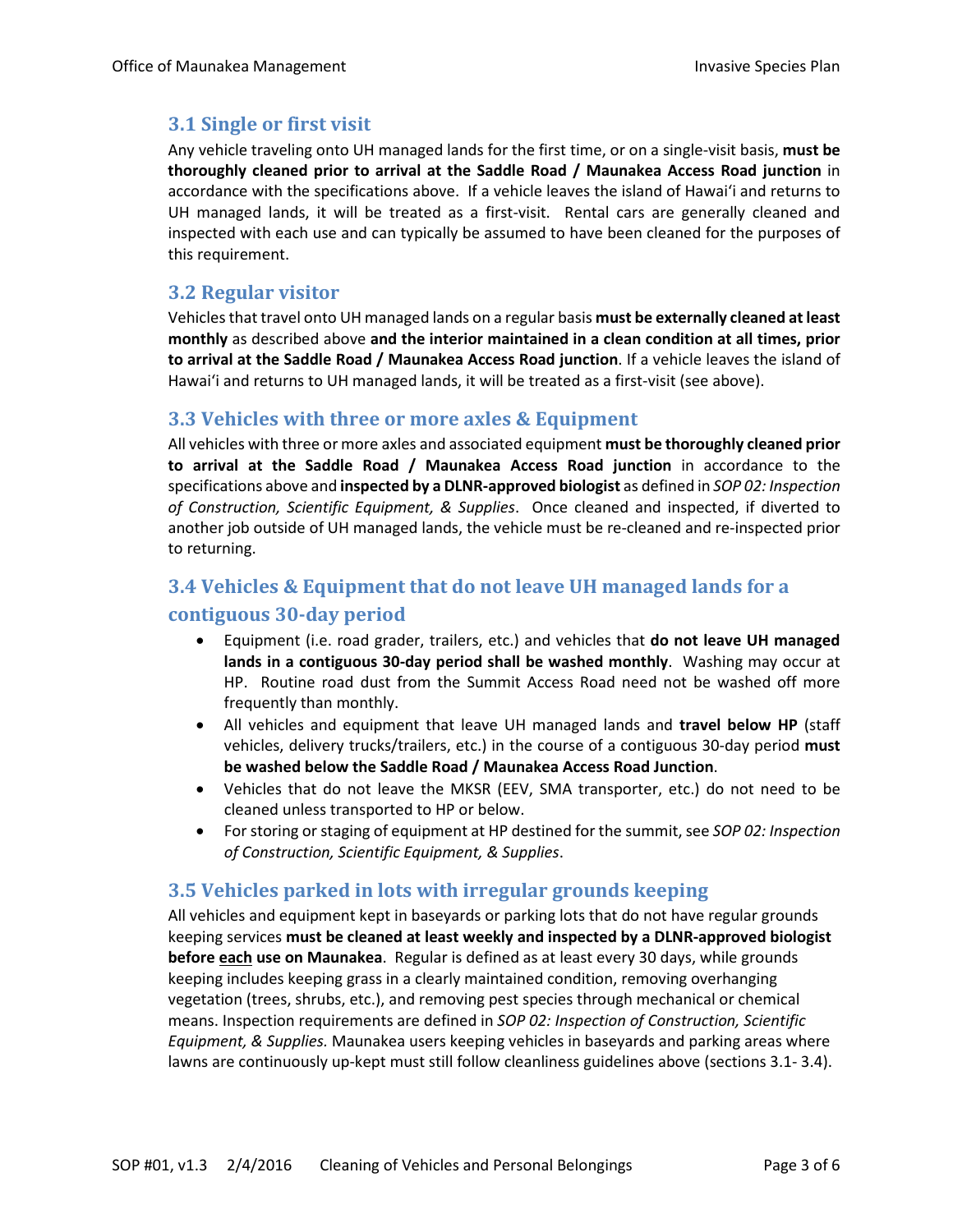#### <span id="page-3-0"></span>**4. Inspections**

Prior to commencement of *each* journey, the vehicle operator is to visually inspect the vehicle exterior and interior to ensure it is free of contaminants and other debris that might harbor plant, animal, or earthen materials. If the operator observes a build-up of these contaminants, (not including typical dust and other materials accumulated along paved, maintained, public roads), he/she must clean or arrange for the vehicle to be cleaned **prior to arrival at the Saddle Road / Maunakea Access Road junction**.

Inspections by a DLNR-approved biologist are not required for vehicles with 2 axles or less that are kept in lots or base yards with regular grounds keeping. All vehicles and equipment on UH managed lands may however, be inspected by Maunakea Rangers or other OMKM staff at any time. If plant, animal, or earthen materials are observed, the operator and vehicle may be liable for penalties as described in the following sections. Equipment stored at HP or deposited there for staging purposes prior to transport to other locations on UH managed lands, vehicles kept in lots or base yards with irregular grounds keeping, vehicles with three or more axles, and certain cargo must be inspected by a DLNR-approved biologist. See the *SOP 02: Inspection of Construction, Scientific Equipment, & Supplies* for details. Inspections by a DLNR-approved biologist may be requested on-line at<http://www.malamamaunakea.org/inspections> or by calling 808-933-0734.

# <span id="page-3-1"></span>**5. Reporting, Verification, & Penalties Associated with Non-Compliance**

<span id="page-3-2"></span>Should invasive species be found on vehicles or equipment within UH managed lands, the operator is to stop, confine the invasive species, and immediately leave UH managed lands and return to a location below the Saddle Road junction where remedial action can be taken.

#### **5.1 No Concerns Identified**

No reporting, record keeping, or verification documentation (of cleaning or operator inspections) is required.

#### <span id="page-3-3"></span>**5.2 Concerns Identified**

On UH managed lands, if users identify foreign (not from Maunakea) plant, insect, or soil material(s) on equipment, vehicles, or deliveries; the operator is to stop, confine the material(s), remove the contaminated item(s) from UH managed lands. If it cannot be contained report any remedial actions taken to OMKM within 12 hours. (This requirement does not extend to typical road dust, etc. that accumulate while on UH managed lands). Containment of insect, soil, or plant material may be completed by placing it in a sealable container and providing to OMKM for identification. Do not brush it off onto the ground, roadside, or into the trash. Reporting may be done by email or telephone. If unsure of remedial actions to take and/or immediate attention is needed (i.e. found a spider nest on vehicle while at HP), promptly report to a Maunakea Ranger.

#### <span id="page-3-4"></span>**5.3 Verification**

OMKM Rangers and staff may conduct vehicle inspections on UH managed lands at any time to verify cleanliness; this includes unattended vehicles. These will be summarized in daily Ranger Reports and vehicle owners will be notified if any concerns are identified.

#### <span id="page-3-5"></span>**5.4 Penalties**

Operators who fail to comply with cleaning and inspection guidelines will be subject to a penalty. Such penalty may be imposed immediately by the Ranger or after the report has been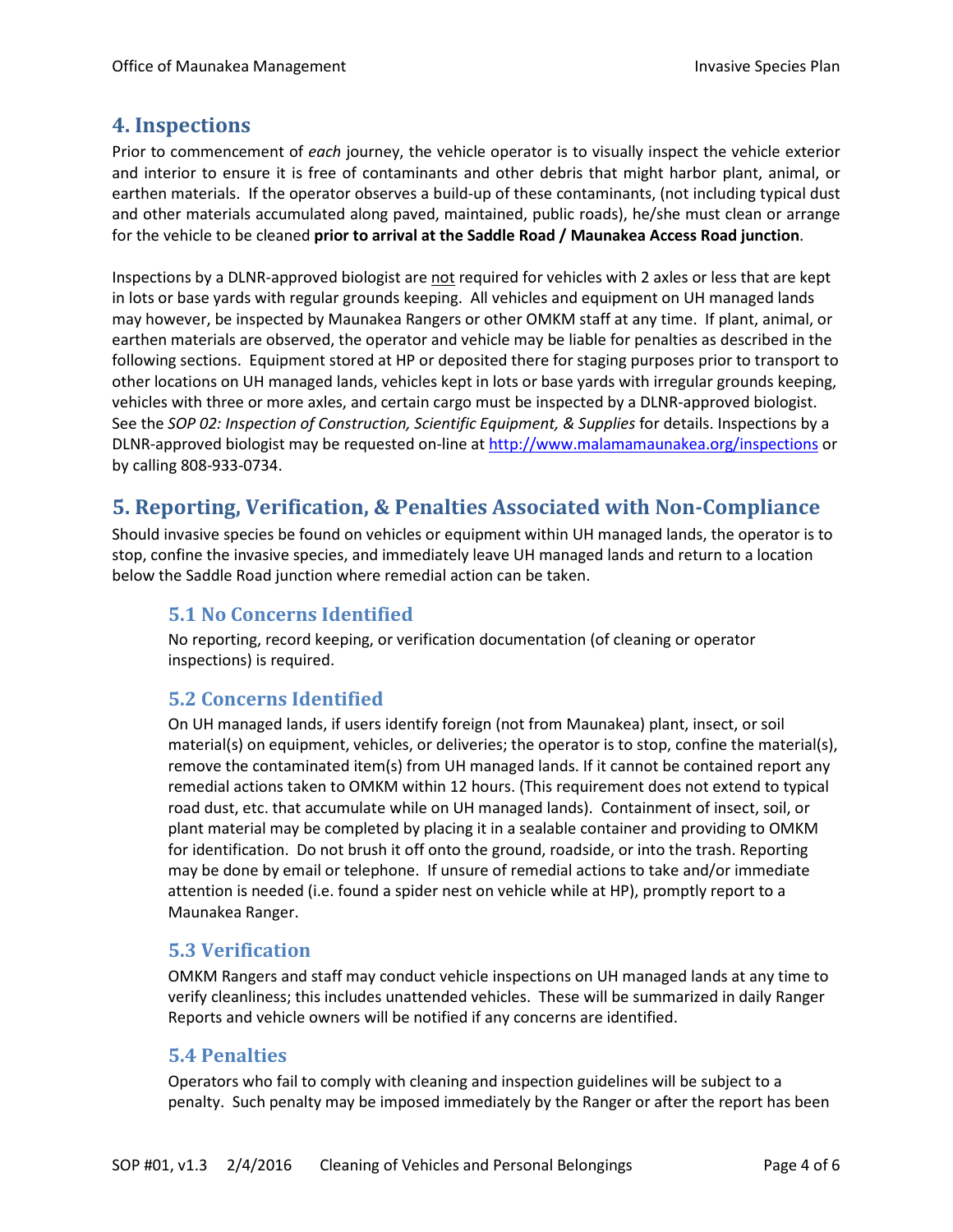<span id="page-4-0"></span>reviewed by OMKM staff. For example, a vehicle discovered with potted plants on the summit on a Tuesday may be directed to leave immediately or directed to leave the following day after the Ranger Report is reviewed by OMKM staff. The following penalties are in addition to any applicable State of Hawai'i and other statute, rule, permit, or other requirement.

#### **1st Incidence**

Vehicle, operator, and cargo immediately leave UH managed lands. If the driver cannot be located, the vehicle may be towed at owner's expense. Inspection by a DLNRapproved biologist is required prior to returning to UH managed lands.

#### <span id="page-4-1"></span>**2nd Incidence**

Same as first incidence. In addition, vehicle, operator, and cargo will not be permitted to return to UH managed lands for 5 calendar days.

#### <span id="page-4-2"></span>**3rd Incidence**

Same as first incidence. In addition, vehicle, operator, and cargo will be excluded from UH managed lands pending the outcome of a meeting between the entity operating under a permit and OMKM to determine if any additional actions applicable to the permit are warranted. Meetings will be between directors (i.e. Telescope director and OMKM director, substitutions permitted only at OMKM discretion).

#### <span id="page-4-3"></span>**5.5 Reporting**

Reporting of vehicle cleaning or operator inspections is not required. A brief summary of DLNRapproved inspections and Ranger Reports will be included in an Invasive Species Annual Report, prepared by OMKM staff. Users are encouraged to provide suggestions to OMKM, at any time, for potential improvement of invasive species protocols and means of enhancing resource protection and compliance. If uncertain about the need for cleaning/inspecting vehicles or about potential avenues for invasive species to 'hitchhike', please ask OMKM.

#### <span id="page-4-4"></span>**6. Contact Information**

To contact OMKM with questions or concerns regarding this document:

Web[: http://www.omkm.org/inspections/](http://www.omkm.org/inspections/) Phone: 808-933-0734 Email: [inspections-grp@hawaii.edu](mailto:inspections-grp@hawaii.edu)

| <b>New</b><br>Version #                                                            | <b>Version</b><br>Date | Author     | <b>Changes Made</b>                   | Reason for Change                                       |  |
|------------------------------------------------------------------------------------|------------------------|------------|---------------------------------------|---------------------------------------------------------|--|
|                                                                                    |                        |            |                                       |                                                         |  |
| 1.0                                                                                | May 2012               | <b>FLK</b> | Original Procedures                   |                                                         |  |
| 1.1                                                                                | Feb. 2015              | JK         | Formatting                            | Consistent with comprehensive<br>plan                   |  |
| 1.2                                                                                |                        | JK & DY    | Address unmaintained<br>parking lots. | Increased risk associated with<br>unmaintained grounds. |  |
| 1.3                                                                                | February<br>2016       | DY         | Miscellaneous edits                   | Clarity                                                 |  |
| Add rows as needed for each change or set of changes associated with each version. |                        |            |                                       |                                                         |  |

#### <span id="page-4-5"></span>**7. Revision History Log**